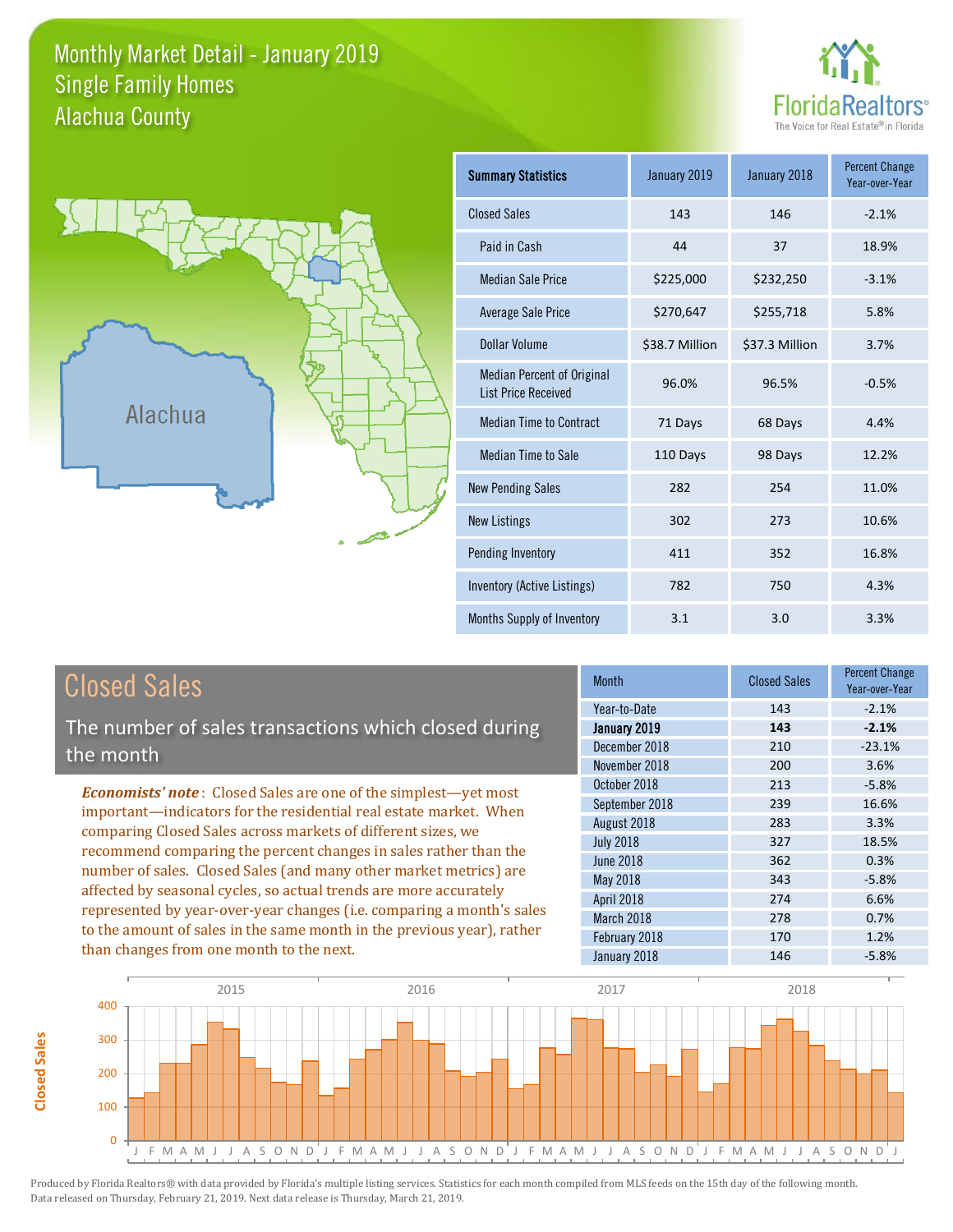than changes from one month to the next.



#### *Economists' note:* Closed Sales are one of the simplest—yet most important—indicators for the residential real estate market. When comparing Closed Sales across markets of different sizes, we recommend comparing the percent changes in sales rather than the number of sales. Closed Sales (and many other market metrics) are affected by seasonal cycles, so actual trends are more accurately represented by year-over-year changes (i.e. comparing a month's sales  $$250,000 - $299,999$  14  $-51.7\%$ \$300,000 - \$399,999 18 50.0% \$400,000 - \$599,999 20 42.9% \$150,000 - \$199,999 32 45.5% \$200,000 - \$249,999 26 -7.1% \$100,000 - \$149,999 17 -26.1% Sale Price Closed Sales Percent Change Year-over-Year Less than \$50,000 3 50.0%  $$50,000 - $99,999$  8 -27.3% Closed Sales by Sale Price The number of sales transactions which closed during the month



#### Median Time to Contract by Sale Price The median number of days between the listing date and contract date for all Closed Sales during the month

to the amount of sales in the same month in the previous year), rather

*Economists' note* : Like Time to Sale, Time to Contract is a measure of the length of the home selling process calculated for sales which closed during the month. The difference is that Time to Contract measures the number of days between the initial listing of a property and the signing of the contract which eventually led to the closing of the sale. When the gap between Median Time to Contract and Median Time to Sale grows, it is usually a sign of longer closing times and/or declining numbers of cash sales.

| <b>Sale Price</b>     | Median Time to<br>Contract | Percent Change<br>Year-over-Year |
|-----------------------|----------------------------|----------------------------------|
| Less than \$50,000    | 21 Days                    | $-65.0%$                         |
| $$50,000 - $99,999$   | 54 Days                    | 107.7%                           |
| $$100,000 - $149,999$ | 61 Days                    | 56.4%                            |
| $$150,000 - $199,999$ | 45 Days                    | $-47.7%$                         |
| \$200,000 - \$249,999 | 97 Days                    | 31.1%                            |
| \$250,000 - \$299,999 | 52 Days                    | $-26.8%$                         |
| \$300,000 - \$399,999 | 99 Days                    | 65.0%                            |
| \$400,000 - \$599,999 | 87 Days                    | 33.8%                            |
| \$600,000 - \$999,999 | 180 Days                   | 146.6%                           |
| \$1,000,000 or more   | 1023 Days                  | 87.7%                            |

\$1,000,000 or more 1  $-50.0\%$ 

\$600,000 - \$999,999 4 33.3%



**Closed Sales**

**Median Time to Contract Median Time to Contract**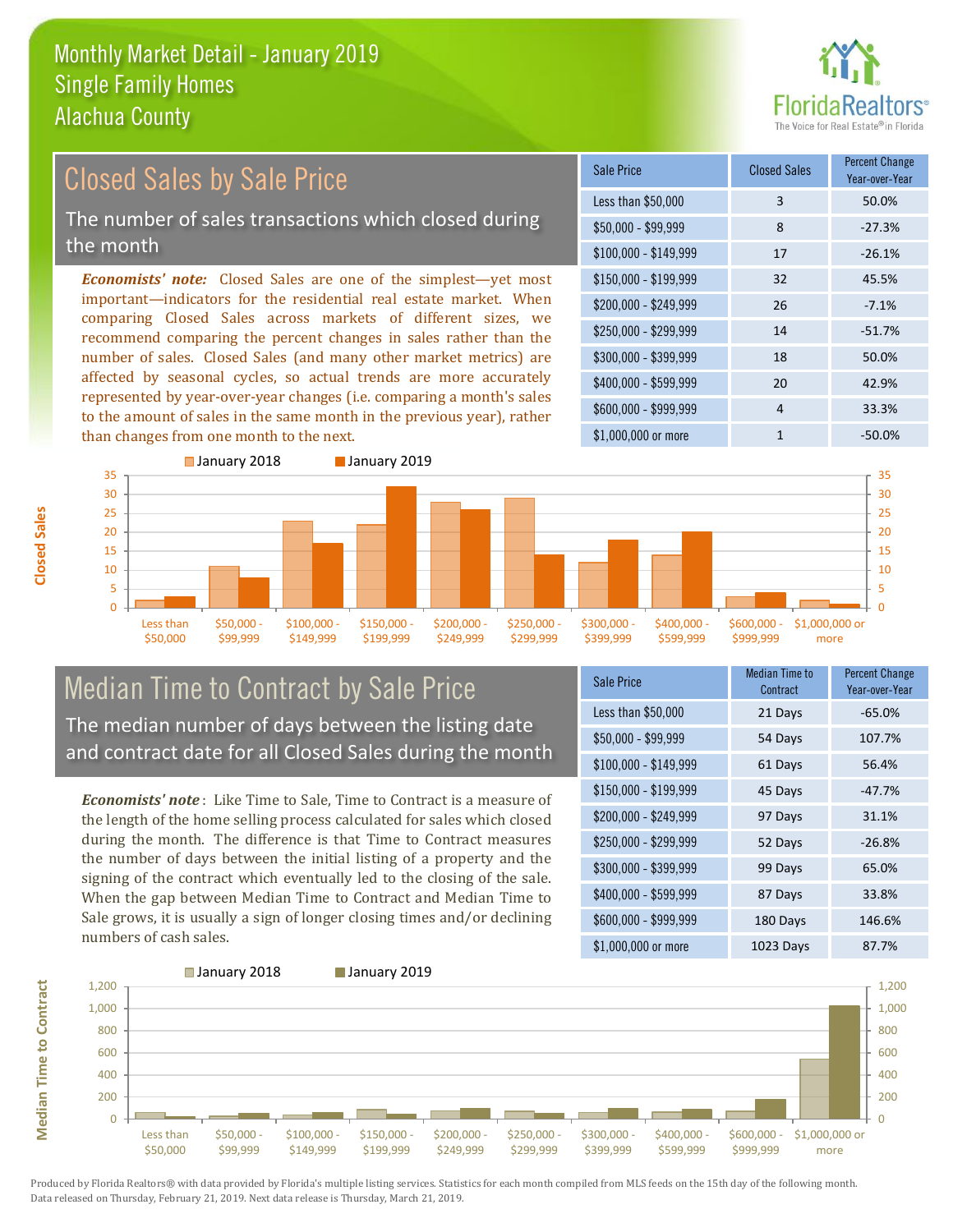

### New Listings by Initial Listing Price The number of properties put onto the market during the month

*Economists' note:* New Listings tend to rise in delayed response to increasing prices, so they are often seen as a lagging indicator of market health. As prices rise, potential sellers raise their estimations of value—and in the most recent cycle, rising prices have freed up many potential sellers who were previously underwater on their mortgages. Note that in our calculations, we take care to not include properties that were recently taken off the market and quickly relisted, since these are not really *new* listings.

| <b>Initial Listing Price</b> | <b>New Listings</b> | <b>Percent Change</b><br>Year-over-Year |
|------------------------------|---------------------|-----------------------------------------|
| Less than \$50,000           | $\overline{2}$      | $-33.3%$                                |
| $$50,000 - $99,999$          | 8                   | $-50.0%$                                |
| $$100,000 - $149,999$        | 19                  | $-34.5%$                                |
| $$150,000 - $199,999$        | 48                  | $-15.8%$                                |
| \$200,000 - \$249,999        | 53                  | 26.2%                                   |
| $$250,000 - $299,999$        | 50                  | 28.2%                                   |
| \$300,000 - \$399,999        | 57                  | 62.9%                                   |
| \$400,000 - \$599,999        | 41                  | 51.9%                                   |
| \$600,000 - \$999,999        | 18                  | $-10.0%$                                |
| \$1,000,000 or more          | 6                   | 20.0%                                   |



#### Inventory by Current Listing Price The number of property listings active at the end of the month

*Economists' note* : There are a number of ways to define and calculate Inventory. Our method is to simply count the number of active listings on the last day of the month, and hold this number to compare with the same month the following year. Inventory rises when New Listings are outpacing the number of listings that go off-market (regardless of whether they actually sell). Likewise, it falls when New Listings aren't keeping up with the rate at which homes are going off-market.

| <b>Current Listing Price</b> | Inventory | <b>Percent Change</b><br>Year-over-Year |
|------------------------------|-----------|-----------------------------------------|
| Less than \$50,000           | 7         | 40.0%                                   |
| $$50,000 - $99,999$          | 34        | $-17.1%$                                |
| $$100,000 - $149,999$        | 55        | $-19.1%$                                |
| $$150,000 - $199,999$        | 84        | $-17.6%$                                |
| \$200,000 - \$249,999        | 125       | 22.5%                                   |
| \$250,000 - \$299,999        | 120       | 10.1%                                   |
| \$300,000 - \$399,999        | 149       | 26.3%                                   |
| \$400,000 - \$599,999        | 113       | $-0.9%$                                 |
| \$600,000 - \$999,999        | 67        | 3.1%                                    |
| \$1,000,000 or more          | 28        | 7.7%                                    |



**Inventory**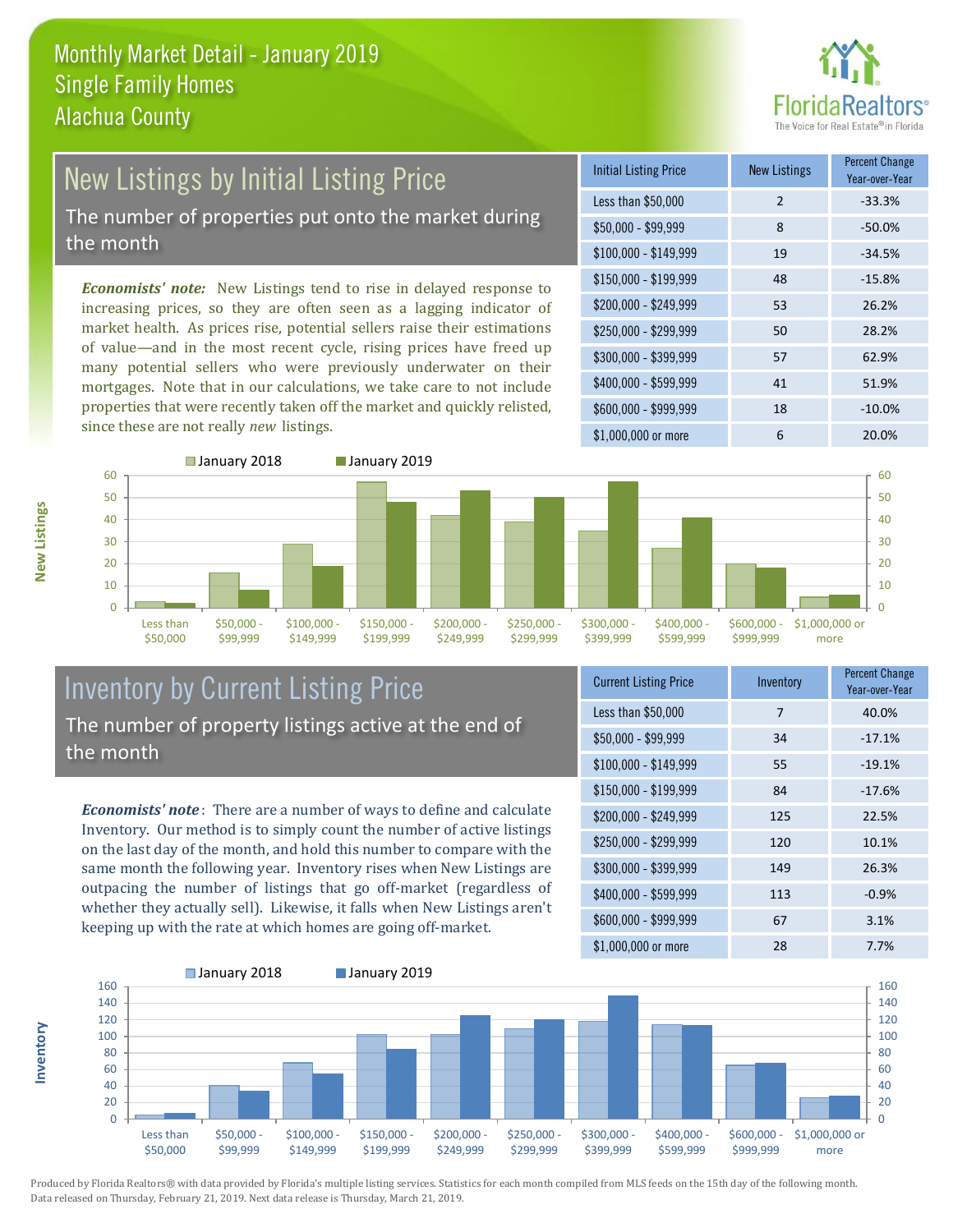#### Monthly Distressed Market - January 2019 Alachua County Single Family Homes



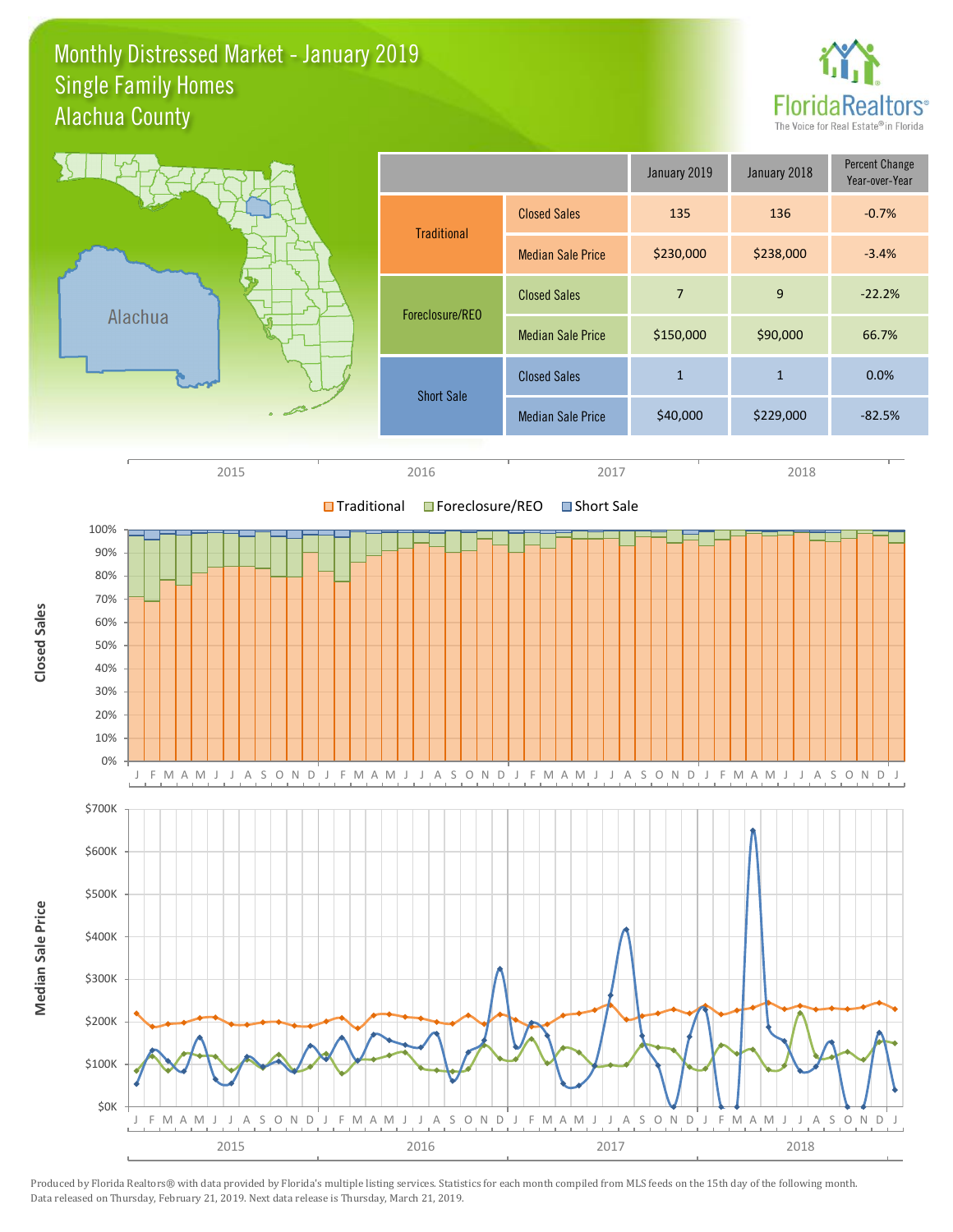Monthly Market Detail - January 2019 Alachua County Townhouses and Condos





**Closed Sales**

**Closed Sales** 

| <b>Summary Statistics</b>                                       | January 2019  | January 2018  | <b>Percent Change</b><br>Year-over-Year |
|-----------------------------------------------------------------|---------------|---------------|-----------------------------------------|
| <b>Closed Sales</b>                                             | 41            | 53            | $-22.6%$                                |
| Paid in Cash                                                    | 23            | 35            | $-34.3%$                                |
| <b>Median Sale Price</b>                                        | \$104,000     | \$115,000     | $-9.6%$                                 |
| <b>Average Sale Price</b>                                       | \$114,526     | \$118,932     | $-3.7%$                                 |
| <b>Dollar Volume</b>                                            | \$4.7 Million | \$6.3 Million | $-25.5%$                                |
| <b>Median Percent of Original</b><br><b>List Price Received</b> | 94.6%         | 94.5%         | 0.1%                                    |
| <b>Median Time to Contract</b>                                  | 45 Days       | 57 Days       | $-21.1%$                                |
| <b>Median Time to Sale</b>                                      | 89 Days       | 91 Days       | $-2.2%$                                 |
| <b>New Pending Sales</b>                                        | 68            | 75            | $-9.3%$                                 |
| <b>New Listings</b>                                             | 87            | 91            | $-4.4%$                                 |
| Pending Inventory                                               | 76            | 78            | $-2.6%$                                 |
| <b>Inventory (Active Listings)</b>                              | 141           | 119           | 18.5%                                   |
| <b>Months Supply of Inventory</b>                               | 1.9           | 1.7           | 11.8%                                   |

| <b>Closed Sales</b>                                                                                                                             | <b>Month</b>      | <b>Closed Sales</b> | <b>Percent Change</b><br>Year-over-Year |
|-------------------------------------------------------------------------------------------------------------------------------------------------|-------------------|---------------------|-----------------------------------------|
|                                                                                                                                                 | Year-to-Date      | 41                  | $-22.6%$                                |
| The number of sales transactions which closed during                                                                                            | January 2019      | 41                  | $-22.6%$                                |
| the month                                                                                                                                       | December 2018     | 54                  | 10.2%                                   |
|                                                                                                                                                 | November 2018     | 47                  | $-17.5%$                                |
| <b>Economists' note:</b> Closed Sales are one of the simplest—yet most                                                                          | October 2018      | 58                  | 13.7%                                   |
| important-indicators for the residential real estate market. When                                                                               | September 2018    | 50                  | 13.6%                                   |
| comparing Closed Sales across markets of different sizes, we                                                                                    | August 2018       | 77                  | $-9.4%$                                 |
| recommend comparing the percent changes in sales rather than the                                                                                | <b>July 2018</b>  | 117                 | 34.5%                                   |
| number of sales. Closed Sales (and many other market metrics) are                                                                               | <b>June 2018</b>  | 111                 | 2.8%                                    |
|                                                                                                                                                 | <b>May 2018</b>   | 107                 | 11.5%                                   |
| affected by seasonal cycles, so actual trends are more accurately                                                                               | <b>April 2018</b> | 88                  | 17.3%                                   |
| represented by year-over-year changes (i.e. comparing a month's sales<br>to the amount of sales in the same month in the previous year), rather | March 2018        | 81                  | 8.0%                                    |
|                                                                                                                                                 | February 2018     | 58                  | 3.6%                                    |
| than changes from one month to the next.                                                                                                        | January 2018      | 53                  | 23.3%                                   |

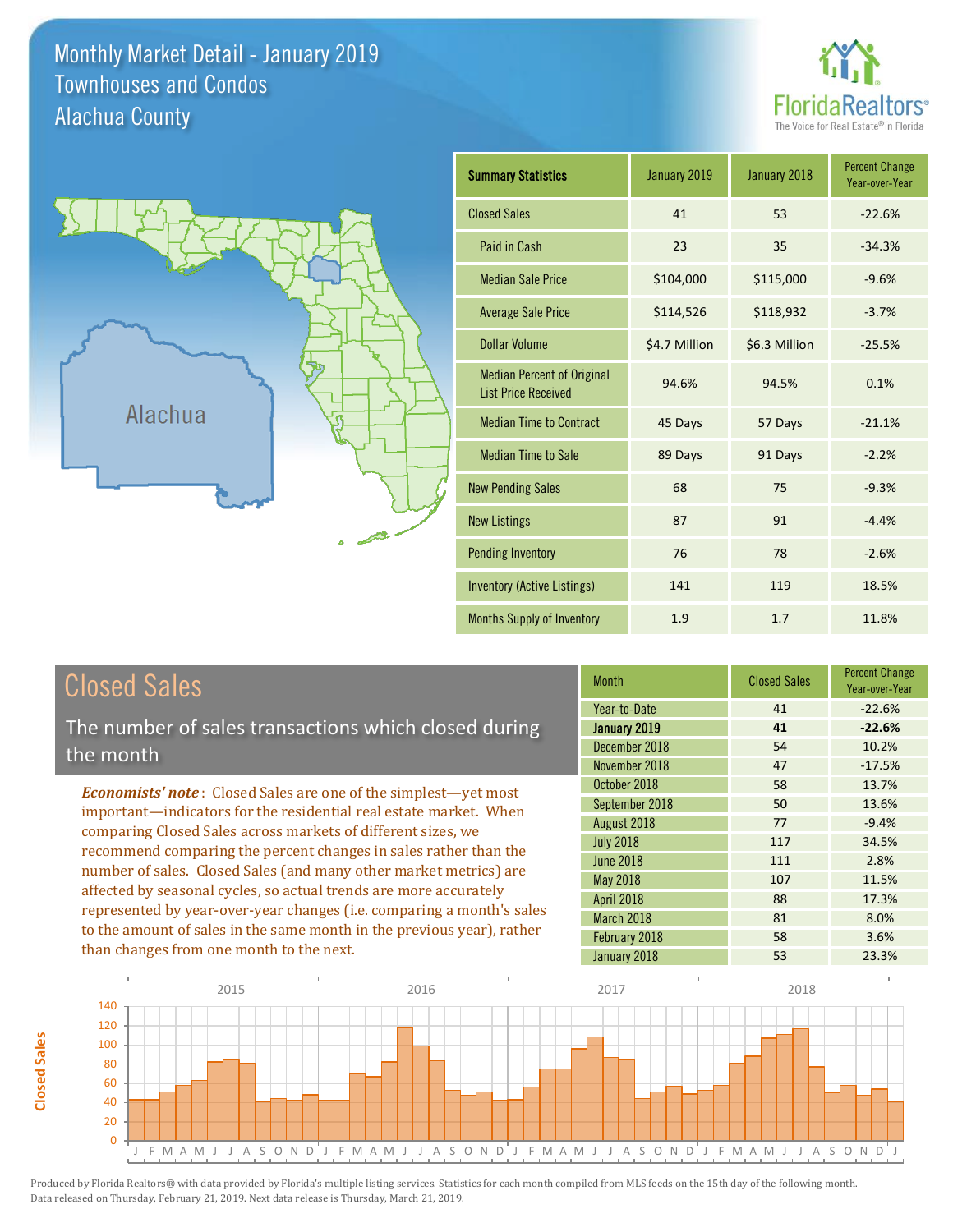

# Closed Sales by Sale Price

The number of sales transactions which closed during the month

*Economists' note:* Closed Sales are one of the simplest—yet most important—indicators for the residential real estate market. When comparing Closed Sales across markets of different sizes, we recommend comparing the percent changes in sales rather than the number of sales. Closed Sales (and many other market metrics) are affected by seasonal cycles, so actual trends are more accurately represented by year-over-year changes (i.e. comparing a month's sales to the amount of sales in the same month in the previous year), rather than changes from one month to the next.





#### Median Time to Contract by Sale Price The median number of days between the listing date and contract date for all Closed Sales during the month

*Economists' note* : Like Time to Sale, Time to Contract is a measure of the length of the home selling process calculated for sales which closed during the month. The difference is that Time to Contract measures the number of days between the initial listing of a property and the signing of the contract which eventually led to the closing of the sale. When the gap between Median Time to Contract and Median Time to Sale grows, it is usually a sign of longer closing times and/or declining numbers of cash sales.

| <b>Sale Price</b>     | Median Time to<br>Contract | <b>Percent Change</b><br>Year-over-Year |
|-----------------------|----------------------------|-----------------------------------------|
| Less than \$50,000    | 78 Days                    | $-32.2%$                                |
| $$50,000 - $99,999$   | 36 Days                    | $-62.1%$                                |
| $$100,000 - $149,999$ | 17 Days                    | $-55.3%$                                |
| $$150,000 - $199,999$ | 68 Days                    | $-13.9%$                                |
| \$200,000 - \$249,999 | 62 Days                    | 77.1%                                   |
| \$250,000 - \$299,999 | 47 Days                    | 840.0%                                  |
| \$300,000 - \$399,999 | (No Sales)                 | N/A                                     |
| \$400,000 - \$599,999 | (No Sales)                 | N/A                                     |
| \$600,000 - \$999,999 | (No Sales)                 | N/A                                     |
| \$1,000,000 or more   | (No Sales)                 | N/A                                     |

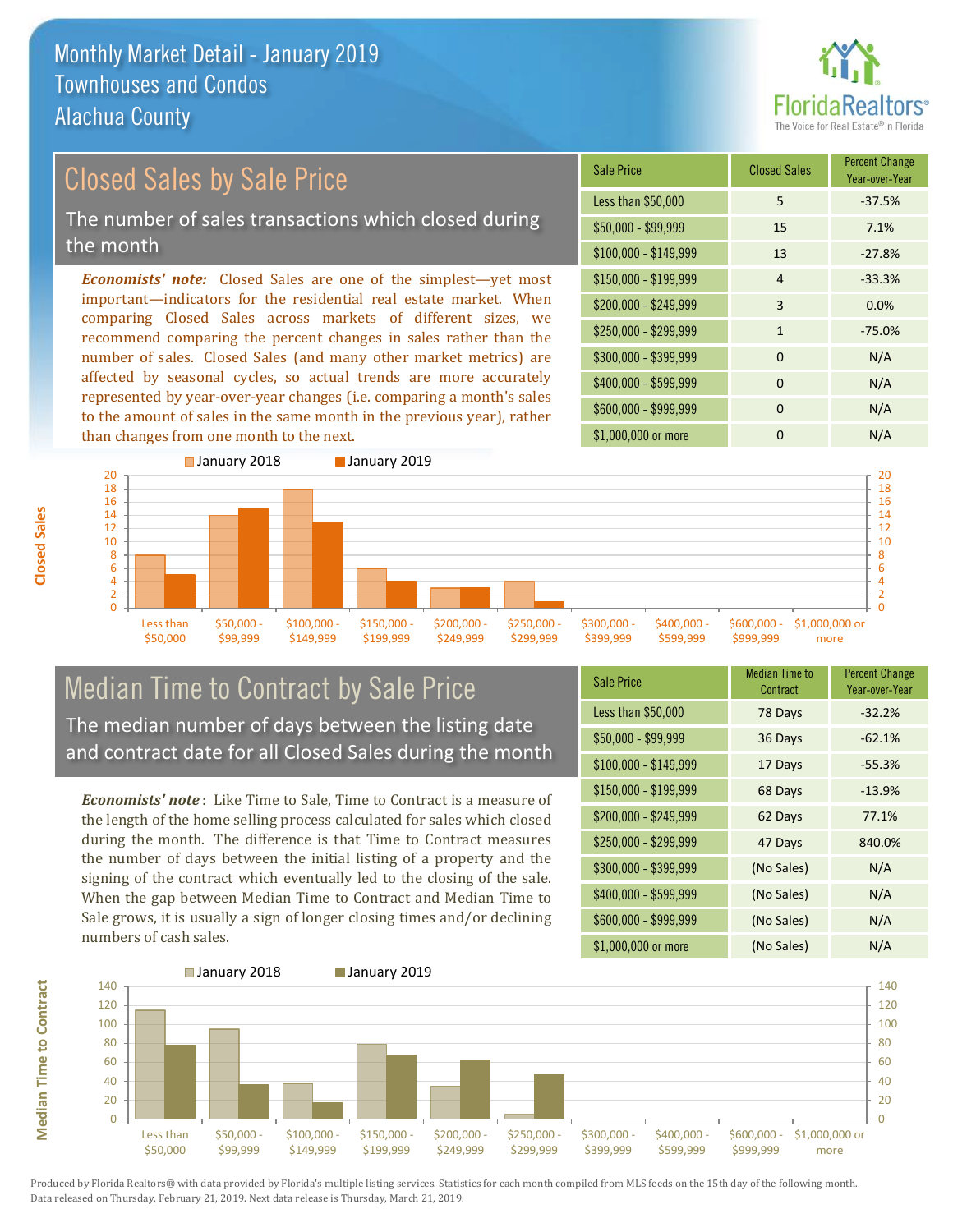

## New Listings by Initial Listing Price The number of properties put onto the market during

the month

*Economists' note:* New Listings tend to rise in delayed response to increasing prices, so they are often seen as a lagging indicator of market health. As prices rise, potential sellers raise their estimations of value—and in the most recent cycle, rising prices have freed up many potential sellers who were previously underwater on their mortgages. Note that in our calculations, we take care to not include properties that were recently taken off the market and quickly relisted, since these are not really *new* listings.

| <b>Initial Listing Price</b> | <b>New Listings</b> | <b>Percent Change</b><br>Year-over-Year |
|------------------------------|---------------------|-----------------------------------------|
| Less than \$50,000           | $\overline{2}$      | $-66.7%$                                |
| $$50,000 - $99,999$          | 21                  | 10.5%                                   |
| $$100,000 - $149,999$        | 32                  | $-25.6%$                                |
| $$150,000 - $199,999$        | 16                  | 33.3%                                   |
| \$200,000 - \$249,999        | 16                  | 300.0%                                  |
| \$250,000 - \$299,999        | $\Omega$            | $-100.0%$                               |
| \$300,000 - \$399,999        | 0                   | $-100.0%$                               |
| \$400,000 - \$599,999        | 0                   | N/A                                     |
| \$600,000 - \$999,999        | $\Omega$            | N/A                                     |
| \$1,000,000 or more          | n                   | N/A                                     |



#### Inventory by Current Listing Price The number of property listings active at the end of the month

*Economists' note* : There are a number of ways to define and calculate Inventory. Our method is to simply count the number of active listings on the last day of the month, and hold this number to compare with the same month the following year. Inventory rises when New Listings are outpacing the number of listings that go off-market (regardless of whether they actually sell). Likewise, it falls when New Listings aren't keeping up with the rate at which homes are going off-market.

| <b>Current Listing Price</b> | Inventory      | <b>Percent Change</b><br>Year-over-Year |
|------------------------------|----------------|-----------------------------------------|
| Less than \$50,000           | 6              | 50.0%                                   |
| $$50,000 - $99,999$          | 41             | 20.6%                                   |
| $$100,000 - $149,999$        | 48             | 17.1%                                   |
| $$150,000 - $199,999$        | 14             | $-12.5%$                                |
| \$200,000 - \$249,999        | 19             | 46.2%                                   |
| \$250,000 - \$299,999        | $\overline{7}$ | $-22.2%$                                |
| \$300,000 - \$399,999        | $\mathbf{1}$   | 0.0%                                    |
| \$400,000 - \$599,999        | 5              | 400.0%                                  |
| \$600,000 - \$999,999        | $\Omega$       | N/A                                     |
| \$1,000,000 or more          | 0              | N/A                                     |



Produced by Florida Realtors® with data provided by Florida's multiple listing services. Statistics for each month compiled from MLS feeds on the 15th day of the following month. Data released on Thursday, February 21, 2019. Next data release is Thursday, March 21, 2019.

**Inventory**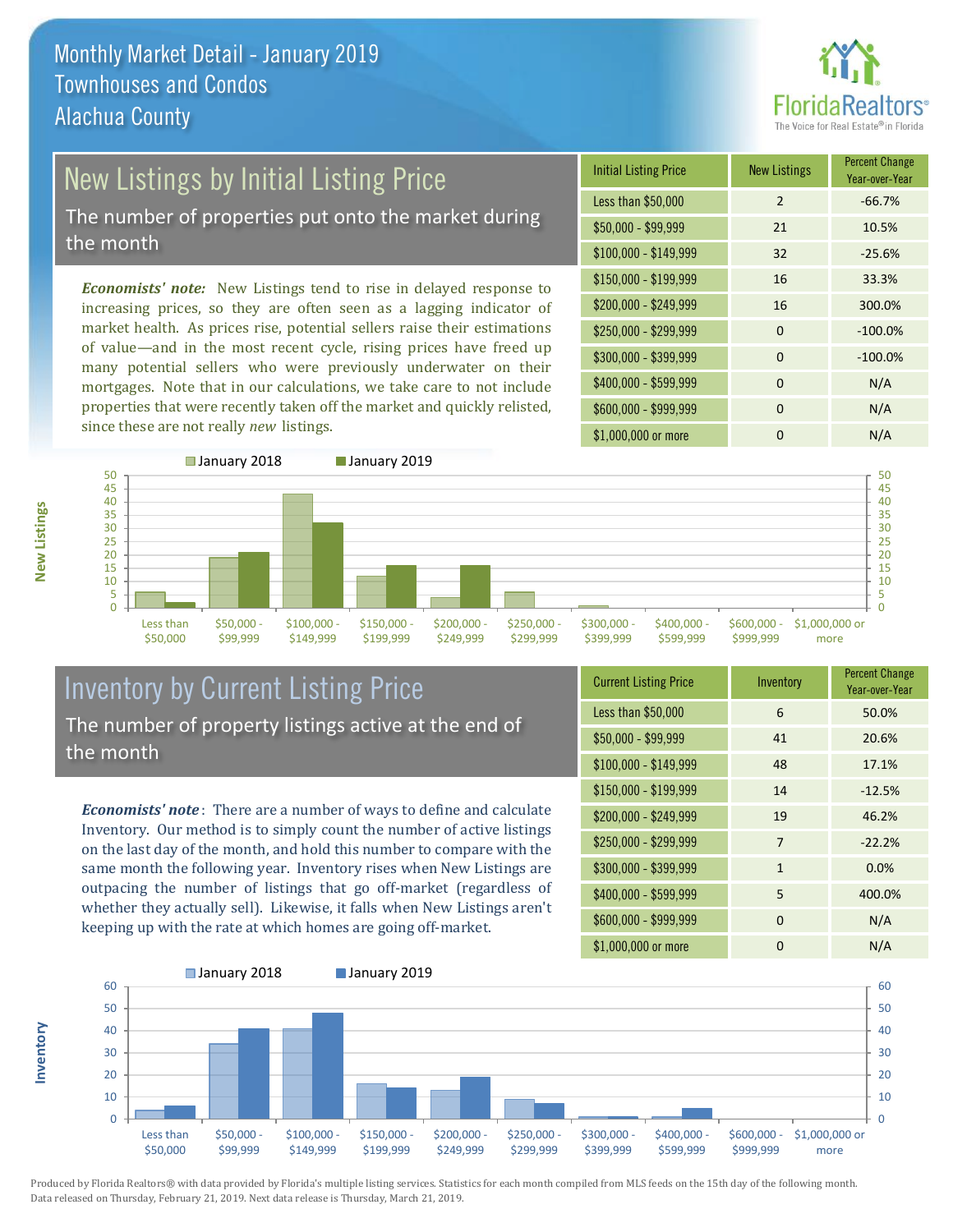#### Monthly Distressed Market - January 2019 Alachua County Townhouses and Condos



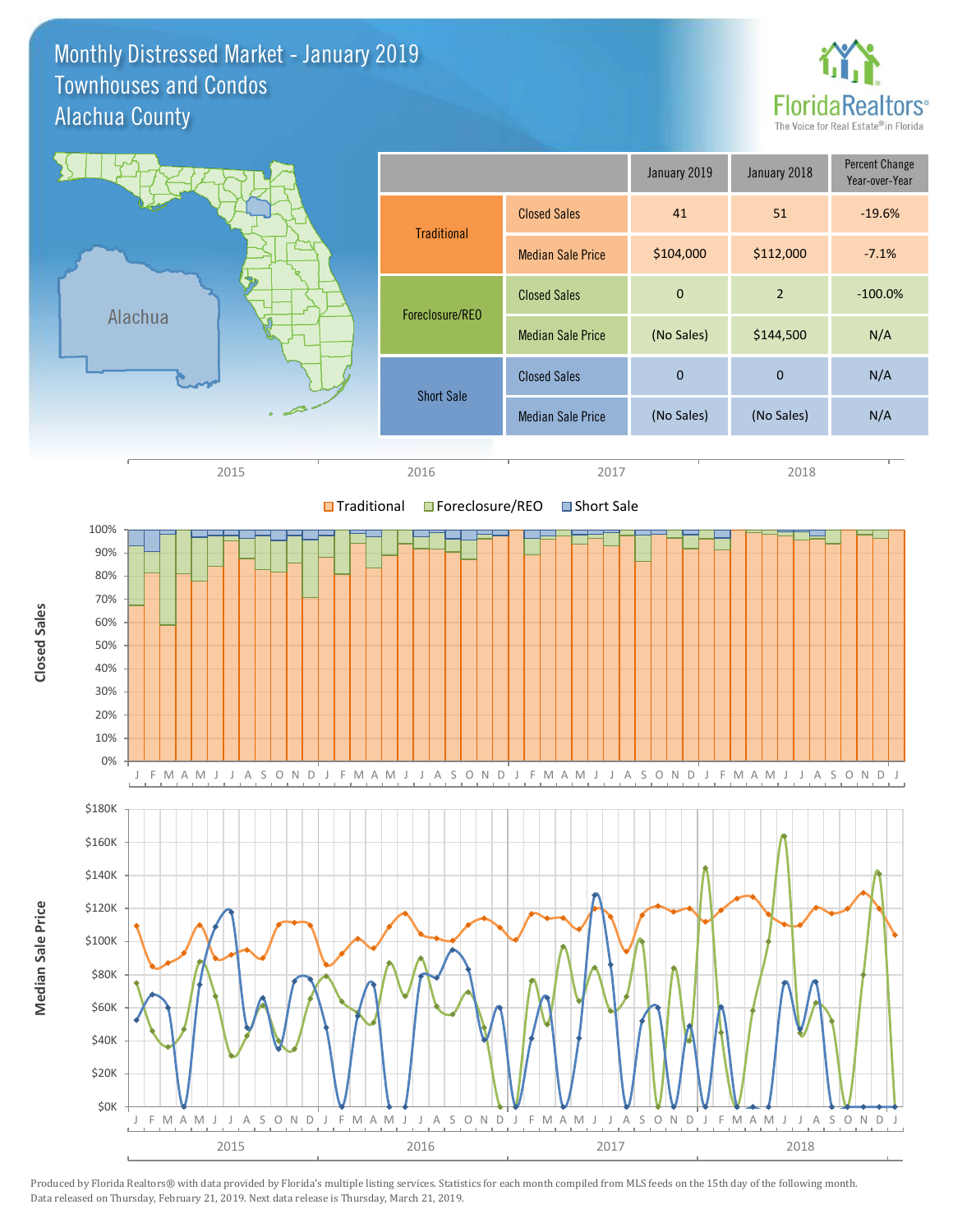#### Monthly Market Detail - January 2019 Alachua County Manufactured Homes





**Closed Sales**

**Closed Sales** 

| <b>Summary Statistics</b>                                       | January 2019 | January 2018 | <b>Percent Change</b><br>Year-over-Year |
|-----------------------------------------------------------------|--------------|--------------|-----------------------------------------|
| <b>Closed Sales</b>                                             | 10           | 6            | 66.7%                                   |
| Paid in Cash                                                    | 6            | 3            | 100.0%                                  |
| <b>Median Sale Price</b>                                        | \$70,000     | \$73,200     | $-4.4%$                                 |
| Average Sale Price                                              | \$85,370     | \$78,900     | 8.2%                                    |
| Dollar Volume                                                   | \$853,700    | \$473,400    |                                         |
| <b>Median Percent of Original</b><br><b>List Price Received</b> | 85.8%        | 90.1%        | $-4.8%$                                 |
| <b>Median Time to Contract</b>                                  | 126 Days     | 49 Days      | 157.1%                                  |
| <b>Median Time to Sale</b>                                      | 147 Days     | 79 Days      | 86.1%                                   |
| <b>New Pending Sales</b>                                        | 18           | 6            | 200.0%                                  |
| <b>New Listings</b>                                             | 19           | 10           | 90.0%                                   |
| Pending Inventory                                               | 20           | 11           | 81.8%                                   |
| Inventory (Active Listings)                                     | 54           | 39           | 38.5%                                   |
| Months Supply of Inventory                                      | 5.8          | 3.7          | 56.8%                                   |

| <b>Closed Sales</b>                                                                                                                                                                                                                                                                                                                                                                                                                                                                                                                                                                                                      | <b>Month</b>                                                                   | <b>Closed Sales</b>                               | <b>Percent Change</b><br>Year-over-Year           |
|--------------------------------------------------------------------------------------------------------------------------------------------------------------------------------------------------------------------------------------------------------------------------------------------------------------------------------------------------------------------------------------------------------------------------------------------------------------------------------------------------------------------------------------------------------------------------------------------------------------------------|--------------------------------------------------------------------------------|---------------------------------------------------|---------------------------------------------------|
| The number of sales transactions which closed during<br>the month                                                                                                                                                                                                                                                                                                                                                                                                                                                                                                                                                        | Year-to-Date<br>January 2019<br>December 2018<br>November 2018                 | 10<br>10<br>10<br>9                               | 66.7%<br>66.7%<br>0.0%<br>$-10.0%$                |
| <b>Economists' note:</b> Closed Sales are one of the simplest—yet most<br>important—indicators for the residential real estate market. When<br>comparing Closed Sales across markets of different sizes, we<br>recommend comparing the percent changes in sales rather than the<br>number of sales. Closed Sales (and many other market metrics) are<br>affected by seasonal cycles, so actual trends are more accurately<br>represented by year-over-year changes (i.e. comparing a month's sales<br>to the amount of sales in the same month in the previous year), rather<br>than changes from one month to the next. | October 2018<br>September 2018<br>August 2018<br><b>July 2018</b><br>June 2018 | 8<br>5<br>13<br>11<br>12                          | $-27.3%$<br>0.0%<br>0.0%<br>10.0%<br>$-40.0%$     |
|                                                                                                                                                                                                                                                                                                                                                                                                                                                                                                                                                                                                                          | May 2018<br>April 2018<br>March 2018<br>February 2018<br>January 2018          | 14<br>$\overline{7}$<br>10<br>$\overline{2}$<br>6 | 0.0%<br>$-46.2%$<br>11.1%<br>$-71.4%$<br>$-33.3%$ |

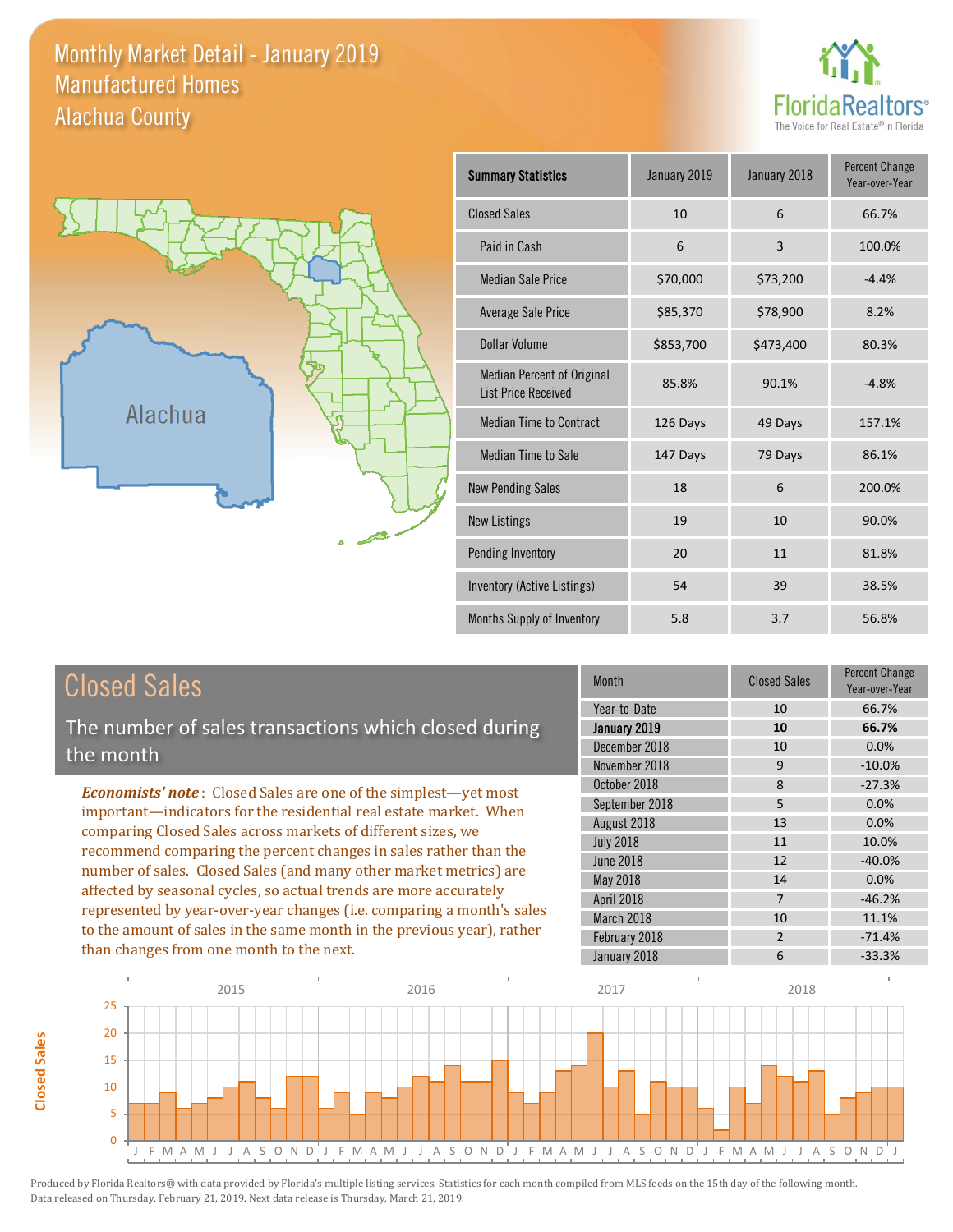

#### *Economists' note:* Closed Sales are one of the simplest—yet most important—indicators for the residential real estate market. When comparing Closed Sales across markets of different sizes, we recommend comparing the percent changes in sales rather than the number of sales. Closed Sales (and many other market metrics) are affected by seasonal cycles, so actual trends are more accurately \$250,000 - \$299,999 0 0 N/A \$300,000 - \$399,999 0 0 N/A  $$400,000 - $599,999$  0 N/A \$150,000 - \$199,999 2 100.0% \$200,000 - \$249,999 0 N/A  $$100,000 - $149,999$  1 N/A Sale Price Closed Sales Percent Change Year-over-Year Less than \$50,000 3 3 50.0% \$50,000 - \$99,999 4 33.3% Closed Sales by Sale Price The number of sales transactions which closed during the month

represented by year-over-year changes (i.e. comparing a month's sales to the amount of sales in the same month in the previous year), rather than changes from one month to the next. **January 2018 January 2019** 



#### Median Time to Contract by Sale Price The median number of days between the listing date and contract date for all Closed Sales during the month

*Economists' note* : Like Time to Sale, Time to Contract is a measure of the length of the home selling process calculated for sales which closed during the month. The difference is that Time to Contract measures the number of days between the initial listing of a property and the signing of the contract which eventually led to the closing of the sale. When the gap between Median Time to Contract and Median Time to Sale grows, it is usually a sign of longer closing times and/or declining numbers of cash sales.

| <b>Sale Price</b>     | <b>Median Time to</b><br>Contract | <b>Percent Change</b><br>Year-over-Year |
|-----------------------|-----------------------------------|-----------------------------------------|
| Less than \$50,000    | 84 Days                           | $-76.7%$                                |
| $$50,000 - $99,999$   | 190 Days                          | 192.3%                                  |
| $$100,000 - $149,999$ | 10 Days                           | N/A                                     |
| \$150,000 - \$199,999 | 126 Days                          | 2000.0%                                 |
| \$200,000 - \$249,999 | (No Sales)                        | N/A                                     |
| \$250,000 - \$299,999 | (No Sales)                        | N/A                                     |
| \$300,000 - \$399,999 | (No Sales)                        | N/A                                     |
| \$400,000 - \$599,999 | (No Sales)                        | N/A                                     |
| \$600,000 - \$999,999 | (No Sales)                        | N/A                                     |
| \$1,000,000 or more   | (No Sales)                        | N/A                                     |

\$1,000,000 or more 0 0 N/A

\$600,000 - \$999,999 0 0 N/A



**Closed Sales**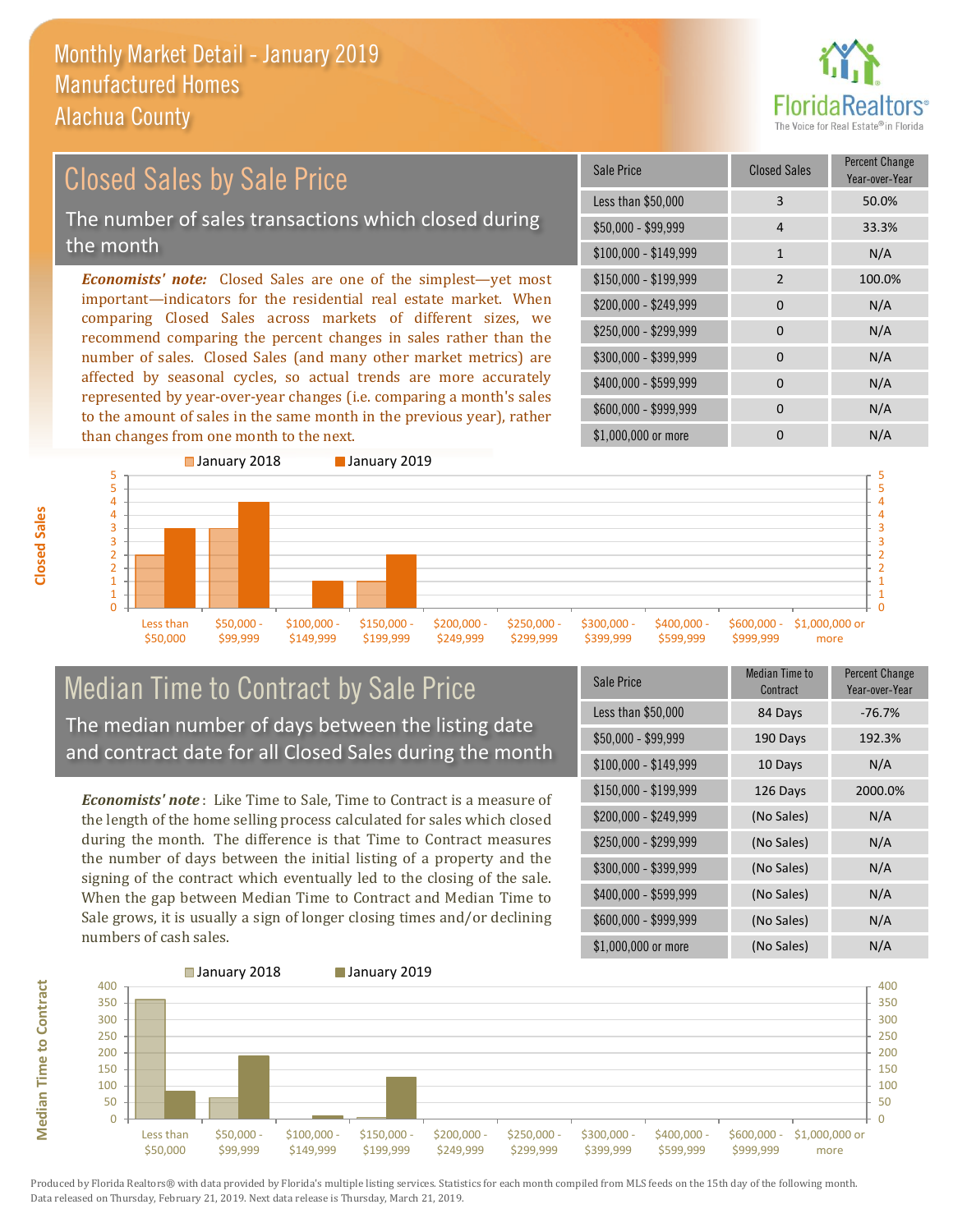

### New Listings by Initial Listing Price The number of properties put onto the market during the month

*Economists' note:* New Listings tend to rise in delayed response to increasing prices, so they are often seen as a lagging indicator of market health. As prices rise, potential sellers raise their estimations of value—and in the most recent cycle, rising prices have freed up many potential sellers who were previously underwater on their mortgages. Note that in our calculations, we take care to not include properties that were recently taken off the market and quickly relisted, since these are not really *new* listings.

| <b>Initial Listing Price</b> | <b>New Listings</b> | <b>Percent Change</b><br>Year-over-Year |
|------------------------------|---------------------|-----------------------------------------|
| Less than \$50,000           | $\mathbf{1}$        | N/A                                     |
| \$50,000 - \$99,999          | 9                   | 50.0%                                   |
| $$100,000 - $149,999$        | 7                   | 133.3%                                  |
| $$150,000 - $199,999$        | $\mathbf{1}$        | 0.0%                                    |
| \$200,000 - \$249,999        | $\mathbf{1}$        | N/A                                     |
| \$250,000 - \$299,999        | $\Omega$            | N/A                                     |
| \$300,000 - \$399,999        | $\Omega$            | N/A                                     |
| \$400,000 - \$599,999        | $\Omega$            | N/A                                     |
| \$600,000 - \$999,999        | 0                   | N/A                                     |
| \$1,000,000 or more          | 0                   | N/A                                     |



#### Inventory by Current Listing Price The number of property listings active at the end of the month

*Economists' note* : There are a number of ways to define and calculate Inventory. Our method is to simply count the number of active listings on the last day of the month, and hold this number to compare with the same month the following year. Inventory rises when New Listings are outpacing the number of listings that go off-market (regardless of whether they actually sell). Likewise, it falls when New Listings aren't keeping up with the rate at which homes are going off-market.

| <b>Current Listing Price</b> | Inventory      | Percent Change<br>Year-over-Year |
|------------------------------|----------------|----------------------------------|
| Less than \$50,000           | 3              | 0.0%                             |
| $$50,000 - $99,999$          | 26             | 73.3%                            |
| $$100,000 - $149,999$        | 15             | 7.1%                             |
| $$150,000 - $199,999$        | 5              | 66.7%                            |
| \$200,000 - \$249,999        | 3              | 0.0%                             |
| \$250,000 - \$299,999        | $\overline{2}$ | 100.0%                           |
| \$300,000 - \$399,999        | $\Omega$       | N/A                              |
| \$400,000 - \$599,999        | $\Omega$       | N/A                              |
| \$600,000 - \$999,999        | 0              | N/A                              |
| \$1,000,000 or more          | n              | N/A                              |



**Inventory**